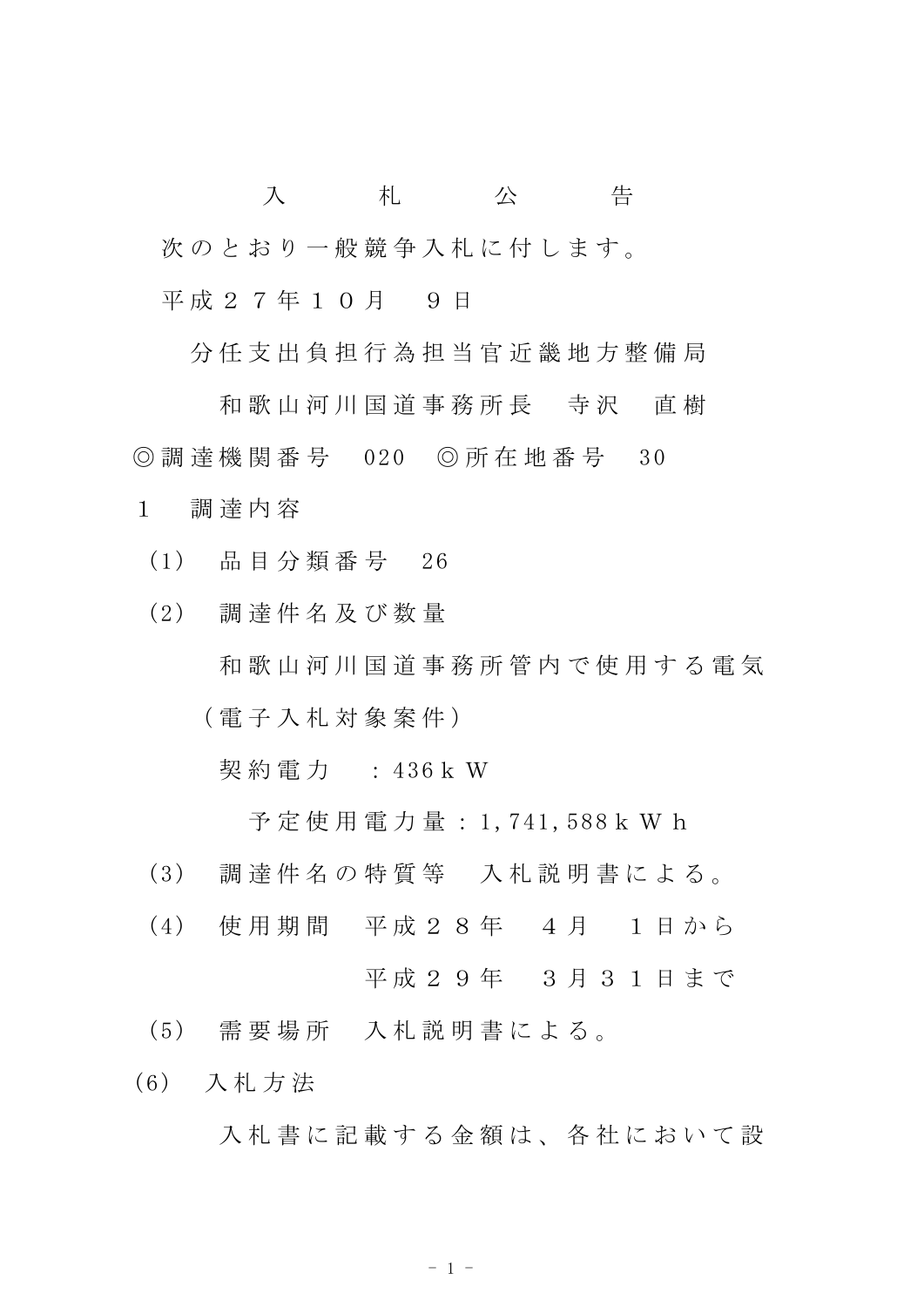定 す る 契 約 電 力 に 対 す る 単 価 ( 基 本 料 金 単 価 、 同一月においては単一のものとする。) 及び 使 用 電 力 量 に 対 す る 単 価 ( 電 力 量 料 金 単 価 、 同一月においては単一のものとする。)を根 拠 と し、 あ ら か じ め 当 局 が 別 涂 提 示 す る 月 毎 の 予 定 契 約 雷 力 及 び 予 定 使 用 雷 力 量 に 基 づ き 算 出 し た 各 月 の 対 価 の 使 用 期 間 に 対 す る 総 額 を 入 札 金 額 と す る こ と 。

なお、入札時においては、発電費用等に係 る 燃 料 価 格 変 動 の 調 整 額 及 び 再 生 可 能 エ ネ ル ギ ー 発 電 促 進 賦 課 金 は 考 慮 し な い こ と と す る 。

なお、落札決定に当たっては、入札書に記 載 さ れ た 金 額 に 当 該 金 額 の 100分 の 8 に 相 当 す る 額 を 加 算 し た 金 額 を も っ て 落 札 価 格 と す る の で 、 入 札 者 は 消 費 税 及 び 地 方 消 費 税 に 係 る 課税事業者であるか免税事業者であるかを問 わ ず 、 見 積 も っ た 契 約 希 望 金 額 の 108分 の 100 に相当する金額を記載した入札書を提出する こと。

原則として、当該入札の執行において入札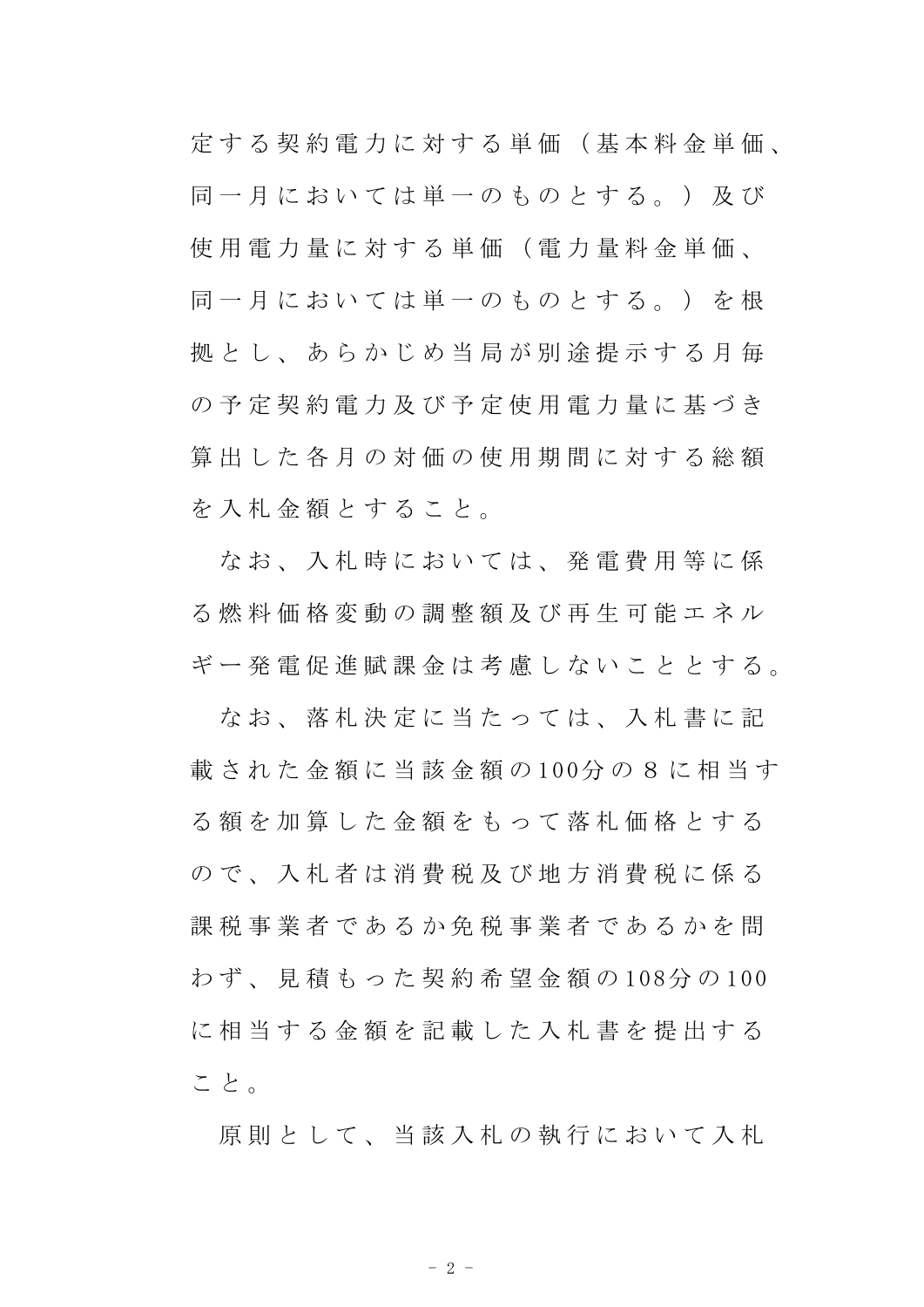執 行 回 数 は 2 回 を 限 度 と す る 。

詳細は入札説明書による。

- (7) 電 子 入 札 シ ス テ ム の 利 用 本 案 件 は 、 証 明 書等の提出、入札を雷子入札システムで行う 対象案件である。なお、電子入札システムに よりがたい場合は、紙入札方式参加願を提出 するものとする。
- 2 競 争 参 加 資 格
	- (1) 予 算 決 算 及 び 会 計 令 第 70条 及 び 第 71条 の 規 定 に 該 当 し な い 者 で あ る こ と 。
	- (2) 平 成 25・26・27年 度 国 土 交 通 省 競 争 参 加 資 格 (全省庁統一資格)「物品の製造」又は「物品 の 販 売 」 の A 又 は B 等 級 に 格 付 け さ れ た 近 畿 地 域 の 競 争 参 加 資 格 を 有 す る 者 で あ る こ と 。

**なお、 当 該 資 格 に 係 る 申 請 に つ い て は 、** 

「 競 争 参 加 者 の 資 格 に 関 す る 公 示 」 ( 平 成 27 年 3月 25日 付 官 報) に 記 載 さ れ て い る 時 期 及 び 場 所 で 受 け 付 け る 。

また、平成28年4月1日時点において、平成 28・ 29・ 30年 度 国 土 交 通 省 競 争 参 加 資 格 (全 省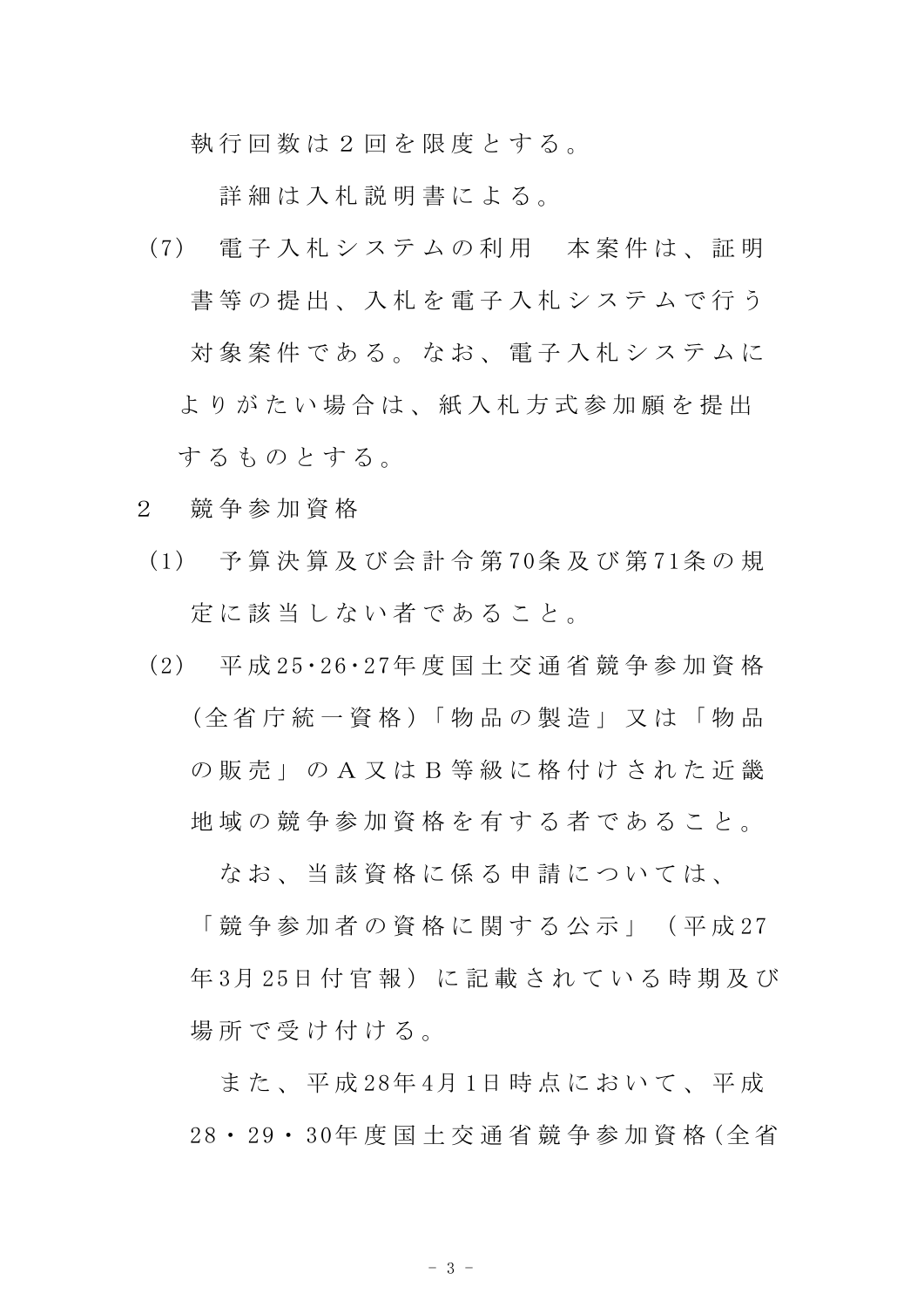庁 統 一 資 格 ) の 「 物 品 の 製 造 」 又 は 「 物 品 の

販 売 」 の 近 畿 地 域 の 認 定 を 受 け て い る こ と 。

- (3) 電 気 事 業 法 第 3 条 第 1 項 の 規 定 に 基 づ き 一 般 電 気 事 業 者 と し て の 許 可 を 得 て い る 者 又 は 同 法 第 1 6 条 の 2 第 1 項 の 規 定 に 基 づ き 特 定 規模 電 気 事 業 者 と し て の 届 け 出 を 行 っ て い る 者 で あ る こ と 。
- (4) 省 CO2化 の 要 素 を 考 慮 す る 観 点 か ら 、 入 札 説 明 書 に 記 載 す る 基 準 を 満 た す こ と 。
- (5) 証 明 書 等 の 受 領 期 限 の 日 か ら 開 札 の 時 ま で の 期 間 に 、 近 畿 地 方 整 備 局 長 か ら 指 名 停 止 を 受 け て い な い こ と 。
- (6) 電 子 入 札 シ ス テ ム に よ る 場 合 は 、 電 子 認 証 (ICカード) を取得していること。
- (7) 分 任 支 出 負 担 行 為 担 当 官 か ら 入 札 説 明 書 の 交 付 を 受 け た 者 で あ る こ と 。
- (8) 警 察 当 局 か ら 、 暴 力 団 員 が 実 質 的 に 経 営 を 支 配 す る 者 又 は こ れ に 準 ず る 者 と し て 、 国 十 交 通 省 が 発 注 す る 業 務 等 か ら の 排 除 要 請 が あ り、 当 該 状 熊 が 継 続 し て い る も の で な い こ と 。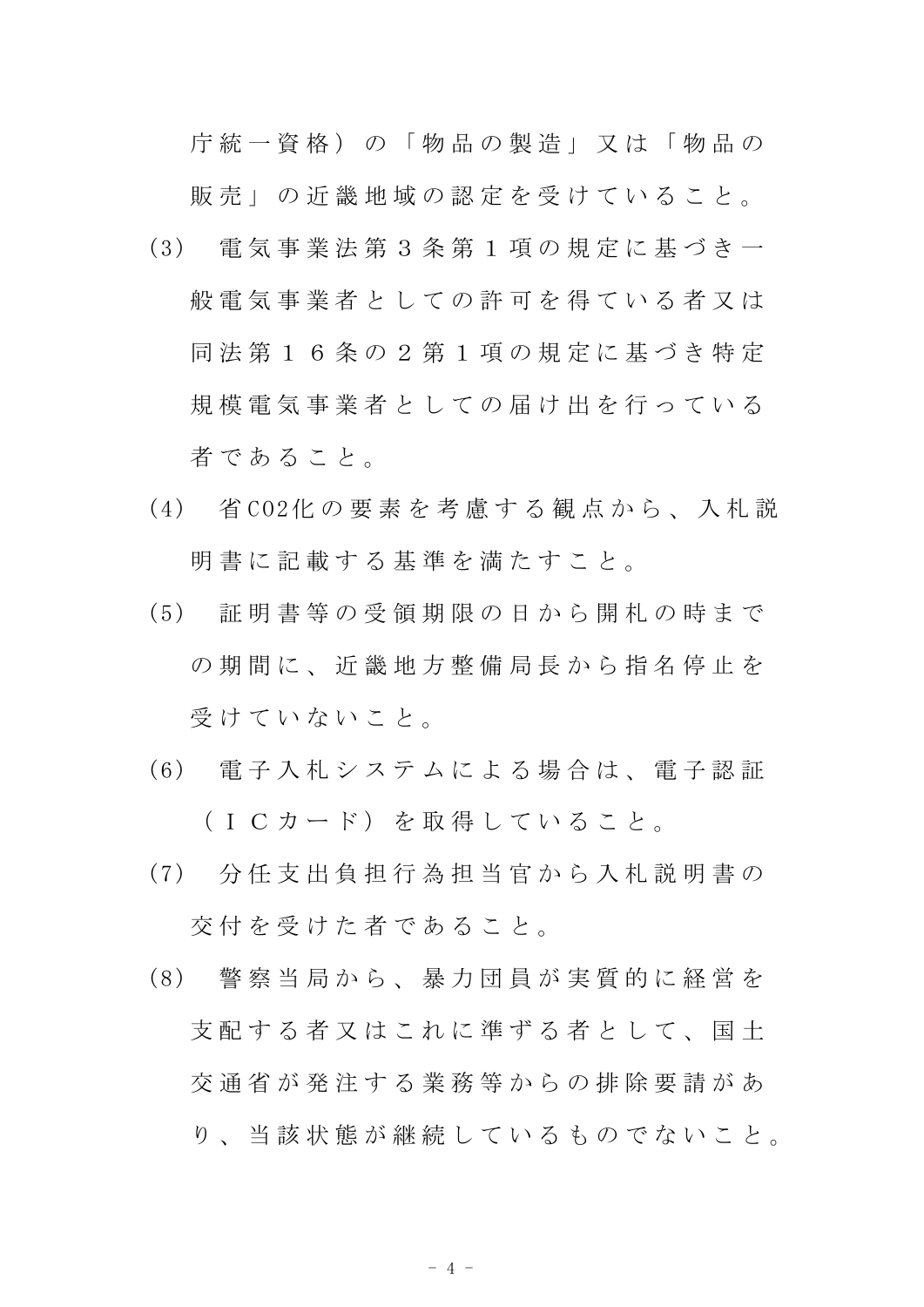- 3 入 札 書 の 提 出 場 所 等
	- (1) 入 札 書 の 提 出 場 所 、 契 約 条 項 を 示 す 場 所 及 び 問 い 合 わ せ 先
		- 〒 640-8227 和 歌 山 県 和 歌 山 市 西 汀 丁 1 6 番 国土交通省近畿地方整備局和歌山河川国道 事務所 経理課 契約第一係長 西 加奈子 TEL 073-402-0261(内 線 224)
	- (2) 電 子 入 札 シ ス テ ム の U R L 及 び 問 い 合 わ せ 先 国 土 交 通 省 電 子 入 札 シ ス テ ム https:// e2odw.e-bisc.go.jp/CALS/Accepter/
	- (3) 入 札 説 明 書 の 交 付 す る 場 所 及 び 方 法

上記(1)にて交付する。郵送による交付は、 郵送料を別に必要とする。

(4) 電 子 入 札 シ ス テ ム に よ る 入 札 書 類 デ ー タ ( 証 明 書 等 ) の 受 領 期 限 、 及 び 紙 入 札 方 式 に よ る 証 明 書 等 の 受 領 期 限

平 成 27年 11月 9日 16時 00分

(5) 電 子 入 札 シ ス テ ム に よ る 入 札 書 の 受 領 期 限 、 及 び 紙 入 札 ・ 郵 送 等 に よ る 入 札 書 の 受 領 期 限 平 成 27年 12月 8日 16時 00分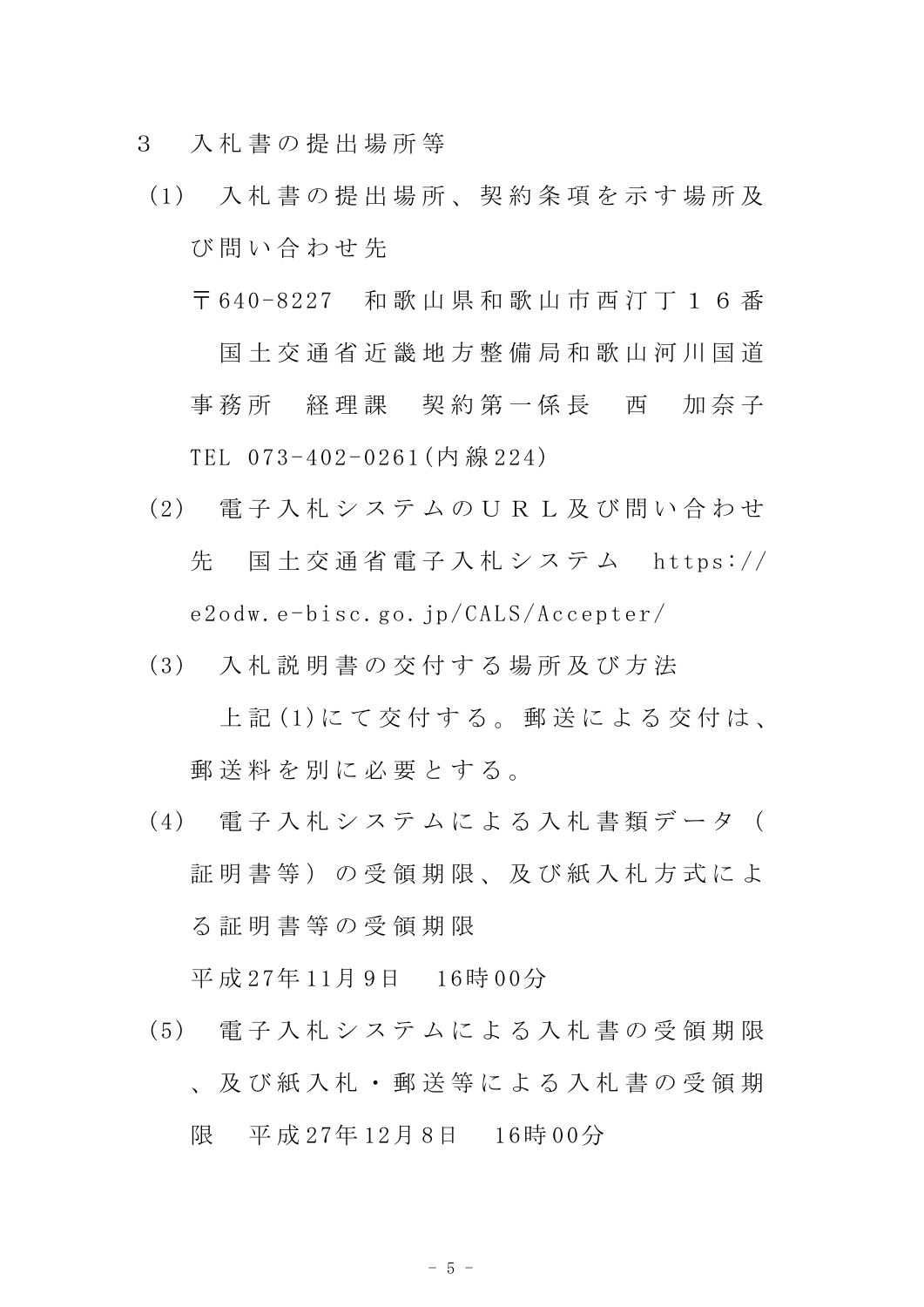(6) 開 札 の 日 時 及 び 場 所

平 成 27年 12月 9日 10時 00分

- 国土 交 通 省 近 畿 地 方 整 備 局 和 歌 山 河 川 国 道 事 務 所 5 階 501会 議 室
- 4 その他
	- (1) 契 約 手 続 に 使 用 す る 言 語 及 び 通 貨 日 本 語 及 び 日 本 国 通 貨 。
	- (2) 入 札 保 証 金 及 び 契 約 保 証 金 免 除
	- (3) 入 札 者 に 要 求 さ れ る 事 項
		- ① 電 子 入 札 シ ス テ ム に よ り 参 加 を 希 望 す る 者は、所定の受領期限までに入札書類デー タ ( 証 明 書 等 ) を 上 記 3 (2)に 示 す U R L に 提 出 し な け れ ば な ら な い 。
		- ② 紙 入 札 方 式 に よ り 参 加 を 希 望 す る 者 は 所 定 の 受 領 期 限 ま で に 必 要 な 証 明 書 等 を 上 記
			- 3 (1)に 示 す 場 所 に 提 出 し な け れ ば な ら な い 。

なお、1020いずれの場合も、開札日の前 日までの間において必要な証明書等の内容 に関する分任支出負担行為担当官からの照会 があった場合には、説明しなければならない。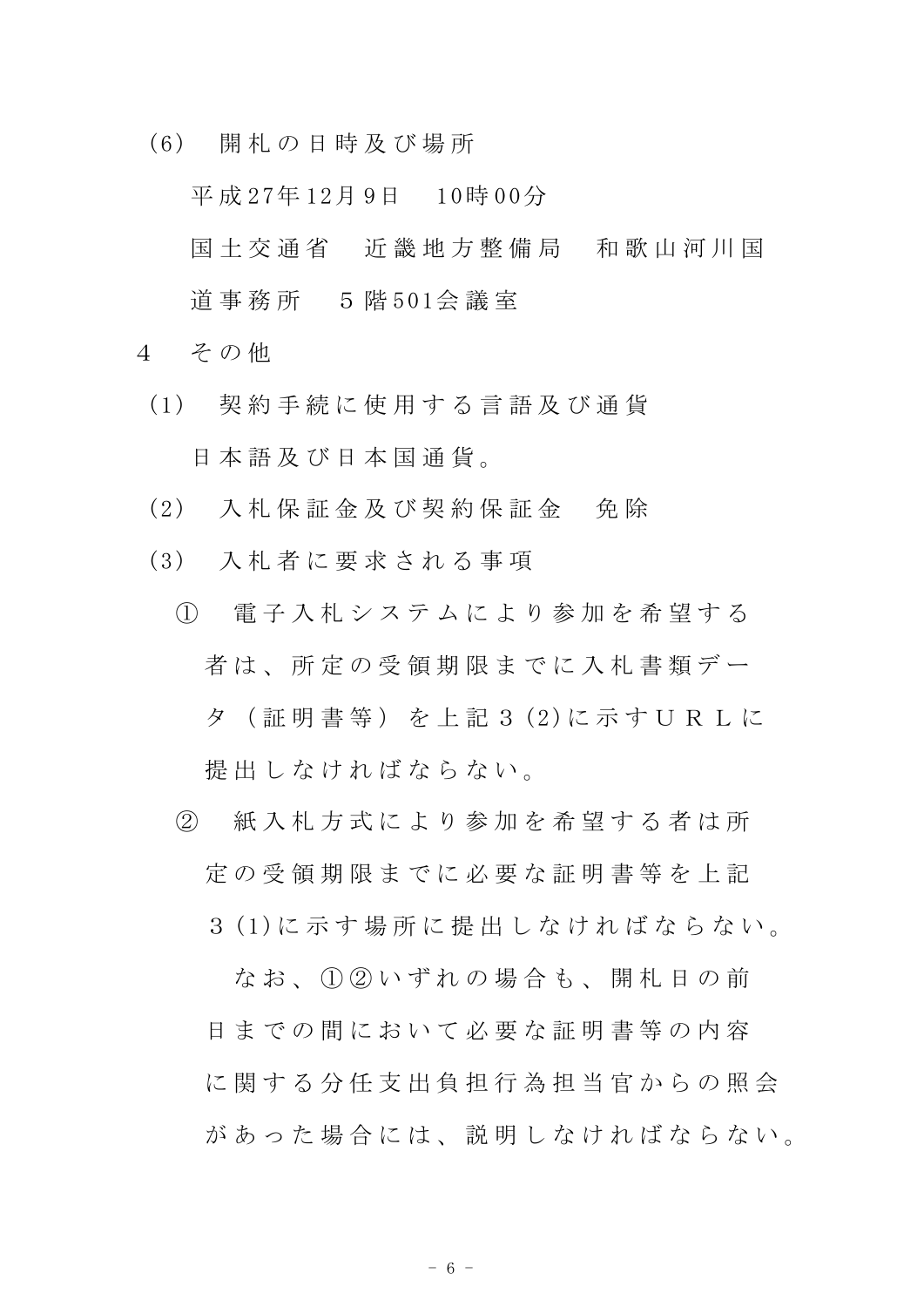- (4) 入 札 の 無 効 競 争 に 参 加 す る 資 格 を 有 し な い者のした入札及び入札の条件に違反した入 札 は 無 効 と す る 。
- (5) 契 約 書 作 成 の 要 否 要
- (6) 落 札 者 の 決 定 方 法 予 算 決 算 及 び 会 計 令 第 79条 の 規 定 に 基 づ い て 作 成 さ れ た 予 定 価 格 の 制限の範囲内で、最低価格をもって有効な入 札 を 行 っ た 者 を 落 札 者 と す る 。
- (7) 手続きにおける交渉の有無 無
- (8) 詳 細 は 入 札 説 明 書 に よ る 。
- 5 Summary
	- (1) Official in charge of disbursement of the procuring entity : Naoki Terasawa Director-General of Wakayama River and National Highway Office, Kinki Regional Development Bureau
	- (2) Classification of the products to be procured : 26
	- (3) Nature and quantity of the products to be manufactured or delivered: Electrici-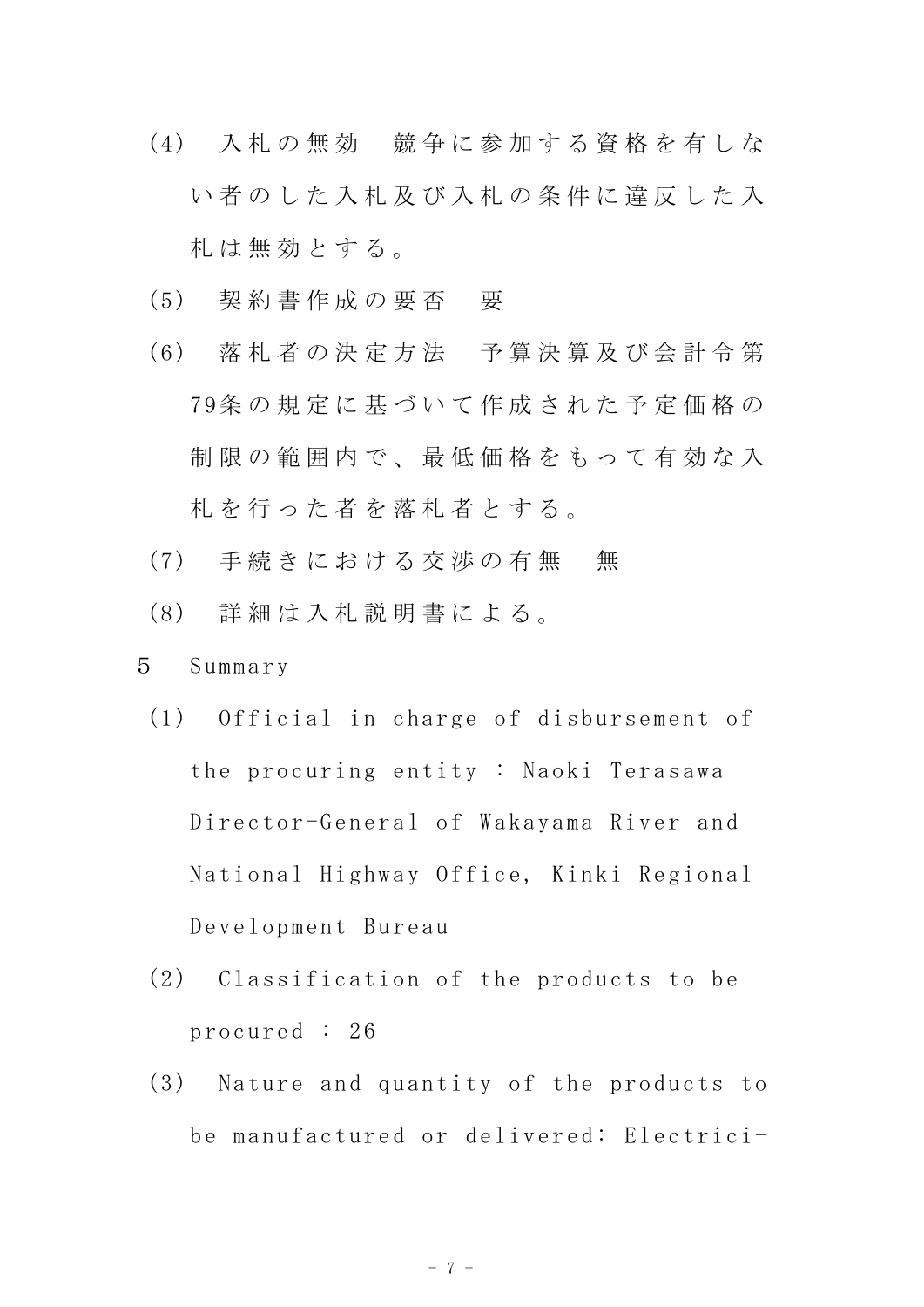ty to use in the building Wakayama River and National Highway Office Jurisdiction

Electricity contract 436kW The estimated electricity of the year

1,741,588kWh

- (4) Delivery period : From 1 April, 2016 through 31 March, 2017
- (5) Delivery place : as in the tender documentation.
- (6) Qualification for participating in the tendering procedures : Suppliers eligible for participating in the proposed tender are those who shall :
	- ① not come under Article 70 and 71 of the Cabinet Order concerning the Budget, Auditing and Accounting
	- ② have Grade A or B on" manufacturing of products" or "selling of products" in Kinki Area interms of qualification

- 8 -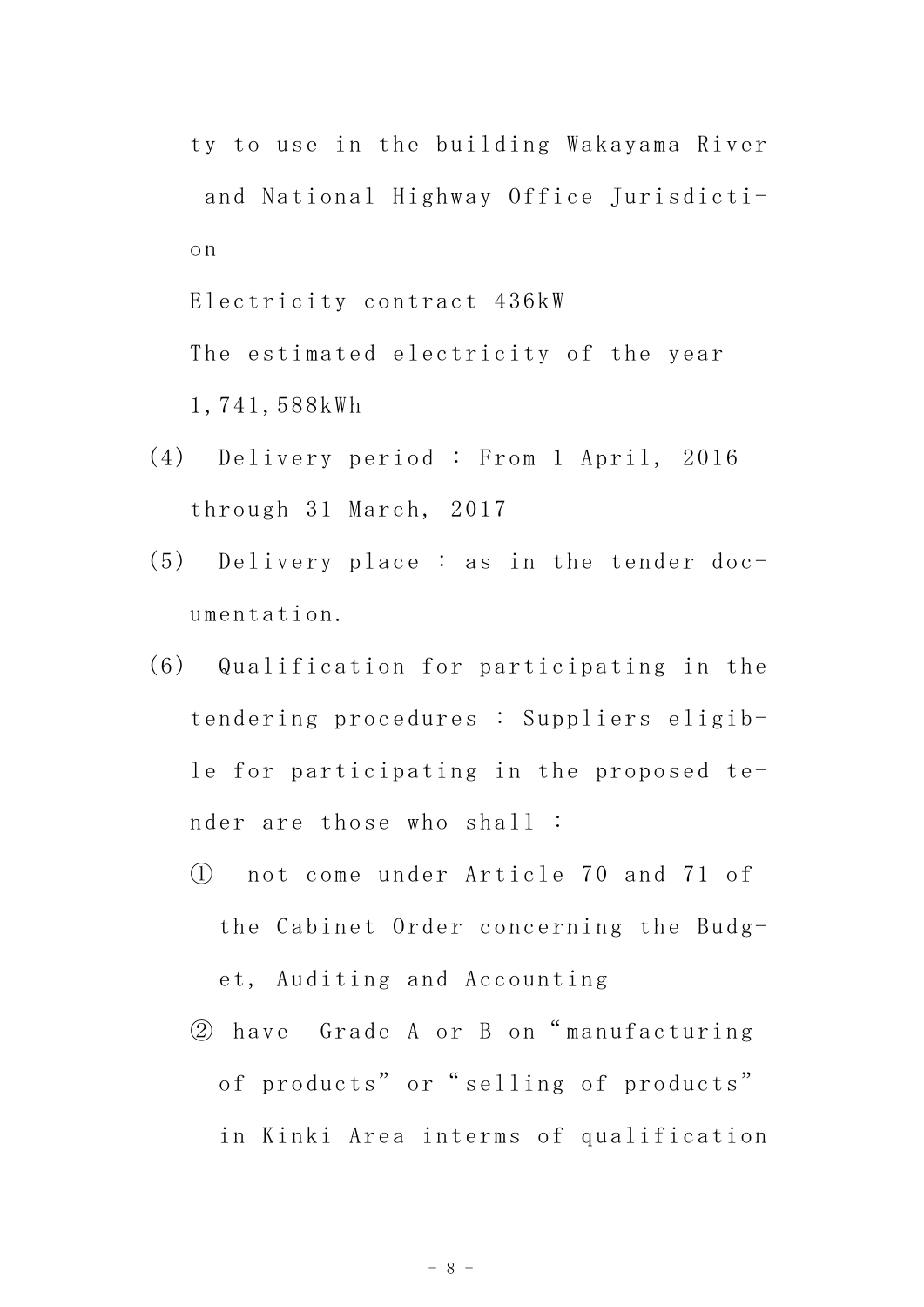for participating in tenders by Ministry of Land, Infrastructure, Transport and Tourism. (Single qualification for every ministry and agency)

③ have permission to be a general electric enterprise in accordance with Article 3, Section 1 of the Electricity Utilities Industry Law, or have registered as a specified scale electric enterprise in accordance with Article

16-2, Section 1 of the same law.

- ④ Fulfill the requirement mentioned in the tender manual that are stated from the viewpoint of reducing CO2
- ⑤ not be under suspension of nomination by Director-General of Kinki Regional Development Bureau from Time-limit for submission of certificate to Bid Opening

⑥ acquire the electric certificationin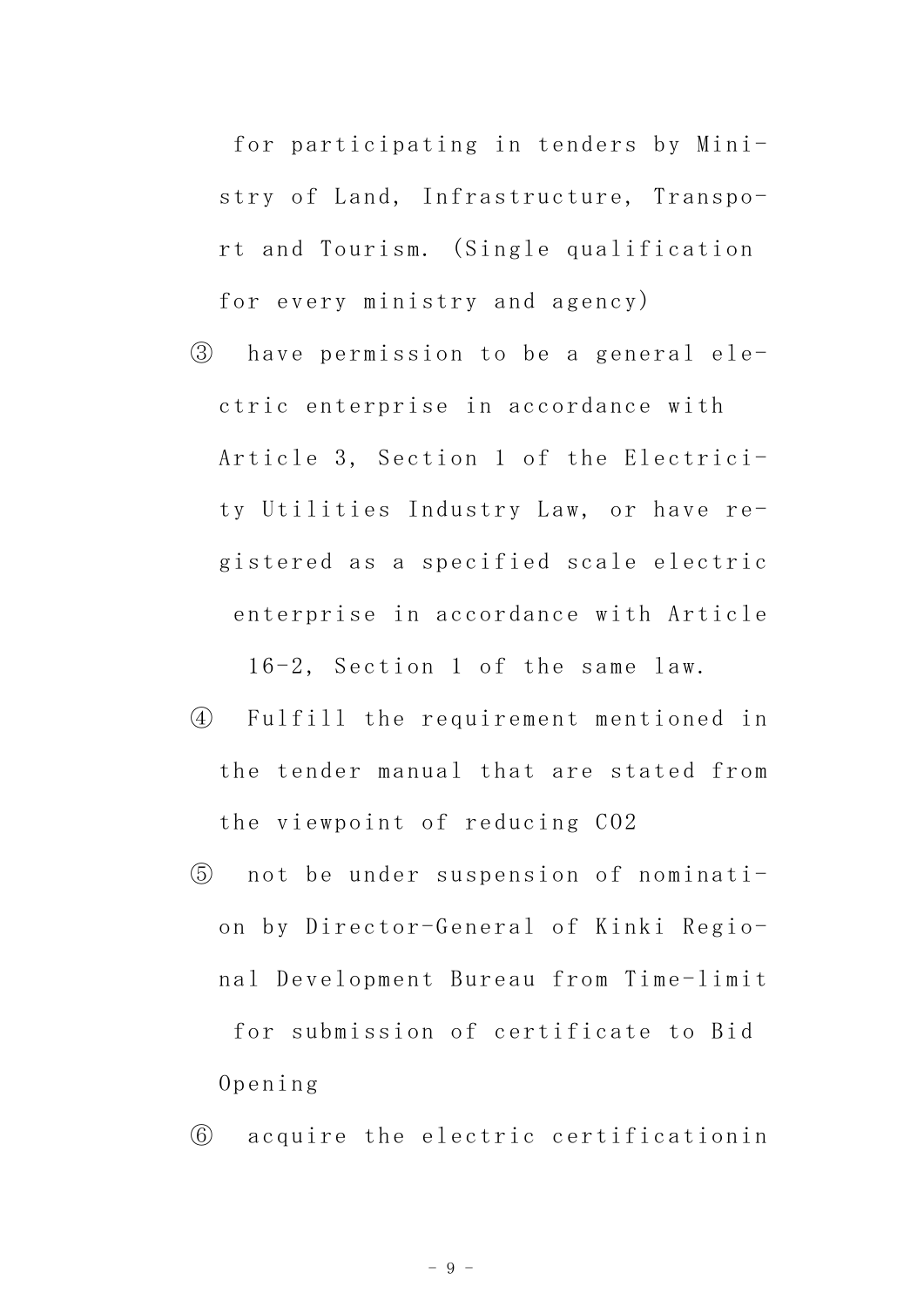case of using the Electric Bidding system https://e2odw.e-bisc.go.jp/CAL S/Accepter/

- ⑦ not be the person that a gangster influence management substantially or the person who has exclusion request from Ministry of Land, Infrastructure, Transport and Tourism is continuing state concerned
- (7) Time-limit for submission of certificate 16:00 9 November, 2015
- (8) Time-limit for tender :

16:00 8 December, 2015

(9) Contact point for the notice : Kanako Nishi the first Sub-Chief for Contracts, Finance Section, Wakayama River and National Highway office, Kinki Regional Development Bureau, Ministry of Land, Infrastructure, Transport and Tourism. 16, Nishimigiwatyo, Wakayama-Shi,